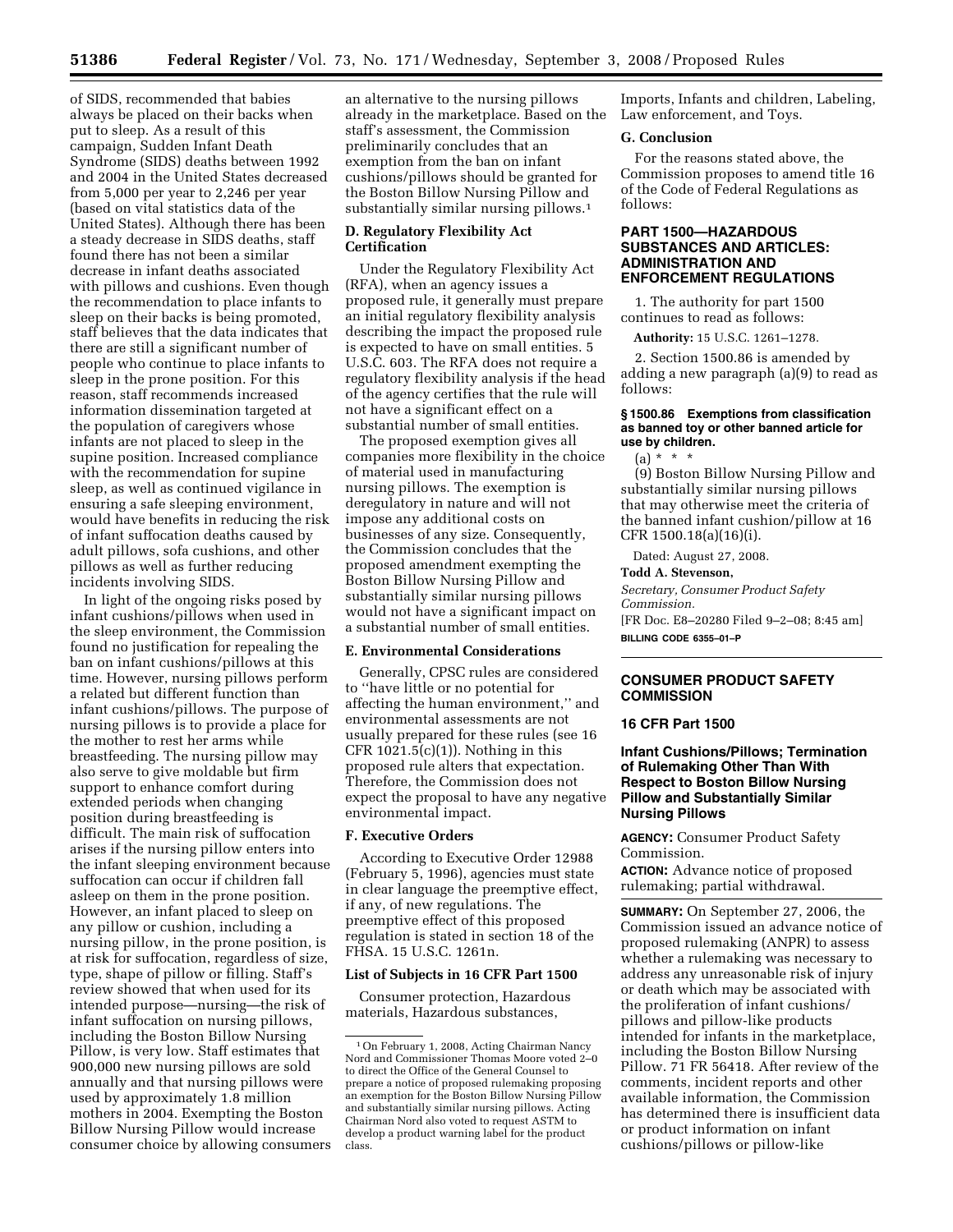products, other than the Boston Billow Nursing Pillow and substantially similar nursing pillows, to proceed with further rulemaking on those products at this time. Based on these findings, the Commission terminates the infant cushion/pillow rulemaking other than with respect to the Boston Billow Nursing Pillow and substantially similar nursing pillows.

**DATES:** The partial termination of the advance notice of proposed rulemaking that published in the **Federal Register**  September 27, 2006 (71 FR 56418) is effective September 3, 2008.

#### **FOR FURTHER INFORMATION CONTACT:**

Suad Wanna-Nakamura, Directorate for Health Sciences, U.S. Consumer Product Safety Commission, 4330 East West Highway, Bethesda, Maryland 20814; telephone (301) 504–7252; e-mail *snakamura@cpsc.gov*.

#### **SUPPLEMENTARY INFORMATION:**

#### **A. Background**

Between 1985 and 1992, there were 35 infant deaths associated with the use of infant cushions/pillows (also known, among other names, as ''baby beanbag pillows'' and ''beanbag cushions''). In almost all of the cases where the infant's position could be determined, the infant was in a prone, face down, position. 55 FR 42202. The Commission initiated a rulemaking proceeding to assess whether a ban was necessary to address an unreasonable risk of injury and death associated with these types of infant cushions/pillows. Due to the number of infant deaths associated with these products, the Commission proposed a rule to ban infant cushions/pillows with certain characteristics. 56 FR 32352. On June 23, 1992, the Commission issued a rule codified at 16 CFR 1500.18(a)(16)(i), banning infant cushions/pillows that: (1) Have a flexible fabric covering; (2) are loosely filled with a granular material, including but not limited to, polystyrene beads or pellets; (3) are easily flattened; (4) are capable of conforming to the body or face of an infant; and (5) are intended or promoted for use by children under one year of age. 57 FR 27912.

On July 17, 2005, Boston Billows, Inc. (Boston Billows) submitted a petition requesting an amendment to 16 CFR  $1500.18(a)(16)(i)(A)$ –(E) to allow an exception to the ban. The petitioner is the manufacturer of the Boston Billow Nursing Pillow, a granularly filled, Cshaped pillow intended for use by mothers when breastfeeding.

#### **B. The ANPR**

The Commission issued an ANPR on September 27, 2006, to assess whether a rulemaking was necessary to address any unreasonable risk of injury or death which may be associated with infant cushions/pillows. 71 FR 56418. In addition to the Boston Billow Nursing Pillow, which met the criteria of the ban, there appeared to be a proliferation of other infant cushions/pillows or pillow-like products in the marketplace, including nursing pillows which met some, but not all, of the criteria set forth in the ban. The potential regulatory alternatives noted included whether to: (1) Amend the regulation to allow an exemption to the ban; (2) delete, revise or add criteria to the ban; (3) leave the existing regulation unchanged; or (4) repeal the existing regulation. Nine written comments were received in response to the ANPR in support of Boston Billows' request for exemption from the ban.

## **C. Incident Data**

Commission staff reviewed the incident data on infant cushions and nursing pillows for the period of January 1992 through June 2007. Staff also reviewed additional data from July 2007 through May 2008. Since 1992, there have been no reported deaths associated with infant cushions meeting the definition of a banned infant cushion/pillow. However, staff identified 531 infant deaths associated with pillows and cushions that did not meet the definition of a banned infant cushion/pillow. (From January 1992 through June 2007, there were 484 deaths reported and from July 2007 through May 2008, there were an additional 47 deaths reported.) The vast majority of these incidents involved adult pillows and sofa cushions which possess many of the same characteristics as the banned bean bag cushions. These products have soft covers and flexible filling material that can conform to an infant's face. A variety of pillow types and cushions with different types of filling including foam, feathers, and polyester were involved in the incidents. In this data set, two infant deaths have been associated with a polyester filled nursing pillow (which does not meet the definition of a banned infant cushion/pillow). One incident occurred in 2001 when a 4-month-old infant was placed to sleep on his stomach in a playpen with his head resting on the nursing pillow. The second incident occurred in 2007, when a 46-day-old infant was placed in a prone position inside a crib with his head propped on the nursing pillow.

CPSC staff was also made aware of three additional deaths in 2006 where a nursing pillow was in the infant's sleep environment. The pillows involved with these deaths were polyester filled crescent-shaped nursing pillows not subject to the CPSC's infant cushion ban. The cause of these deaths in all cases was initially determined by the medical examiner to be Sudden Infant Death Syndrome (SIDS)/undetermined. In 2008, the New York Westchester County Child Fatality Review Team examined the case files for these deaths. Further investigation of these incidents, including review of documents and photographs from the New York Westchester County Child Fatality Review Team and investigator interviews reveals that in two of the three deaths, while nursing pillows were in the sleep environment, the deaths were deemed to be caused by SIDS/undetermined and could not be causally connected to nursing pillows. With regard to the third death, the infant was propped to sleep in a prone position on a crescent-shaped nursing pillow. In summary, from 1992 to the present, staff is aware of a total of three cases where infants died from suffocation after being placed to sleep in a prone position with their heads propped on polyester filled crescentshaped nursing pillows.

Staff's review revealed that in the vast majority of the 531 deaths associated with pillows and cushions, the infants were found in the prone position, lying on top of the pillow/cushion or with the head or neck propped on the pillow/ cushion. A quarter of the deaths occurred in infant cribs, bassinets, cradles and playpens, while the rest occurred outside the normal infant sleep areas, such as on adult beds, on sofas, or on the floor. As with the banned infant bean bag cushion, these pillows and cushions can cause death by suffocation/asphyxiation when an infant is placed to sleep face down on them. According to staff, the analysis of the data does not reveal an increased risk due to any specific type of pillow or cushion filling, but rather it is the softness and malleability which are inherent properties of pillows that are the primary risk factors. The comparative risk of suffocation based upon filling is unknown; however, the greatest common risk factor is that infants were found in the prone position, face down, in the majority of the 531 deaths.

Prone sleeping is a high risk factor for infant suffocation on cushions/pillows. The limited physical and developmental capabilities of infants render them susceptible to danger from suffocation